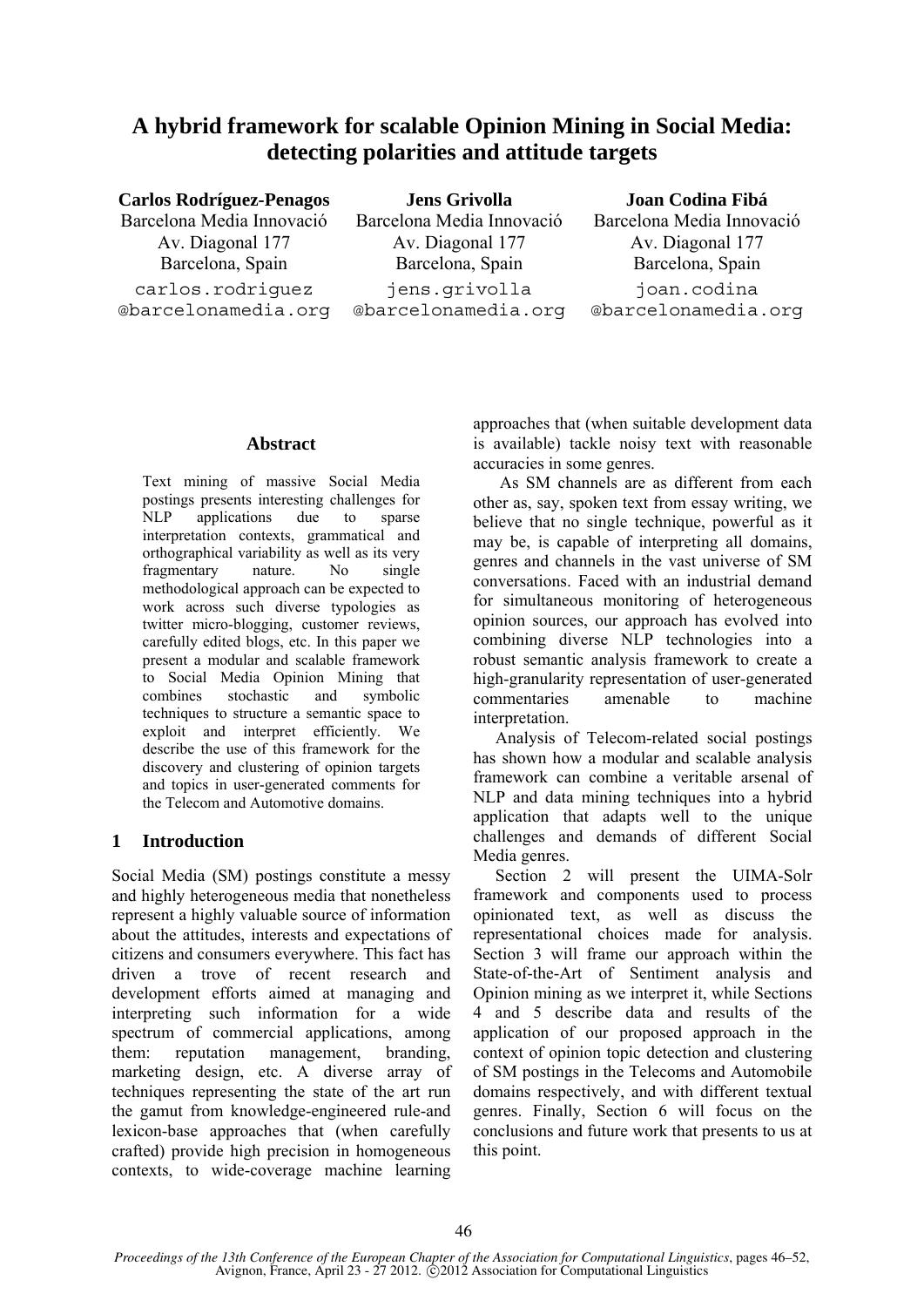### **2 A modular toolset for SM processing**

For semantic processing of our data we use a UIMA<sup>1</sup> (Ferrucci & Lally, 2004) architecture plus Solr-based clustering and indexing capabilities. Our choice of UIMA is guided in part by our wish to achieve good scalability and robustness, and that all components can be implemented modularly and in a distributed manner using UIMA-AS (Asynchronous Scale out). Also, UIMA's data representation as CAS objects allows preserving the documents integrity since annotations are added as standoff metadata, without modifying the original information.

Under the UIMA architecture, a hybrid NLP analysis framework is possible, combining powerful Machine Learning modules like Maximum Entropy (ME, OpenNLP)<sup>2</sup> or Conditional Random Fields (CRF, JulieLab), 3 with gazetteer and regular expression matchers and rule-based Noun Phrase chunkers. The basic linguistic processing has a sentence and token identifier, a POS tagger, a lemmatizer, a NP chunker and a dependency parser. In addition, we employ gazetteers to match products, companies, and other entities in text, as well as a handcrafted lexicon of polar terms created from corpus exploration of Telecom domain text, as well as a regular expression module to detect emoticons when available. Also, two models for Named-Entity recognition were applied using CRF: one trained on conventional ENAMEX Named Entity Recognition and Classification entities, and another trained using data from customer reviews from various domains (Cars, Banking, and Mobile service providers), in order to detect opinion targets and cues. One of the objectives of this relatively straightforward processing (although by no means the only one), was to select candidates for classifiers that could identify both the specific subject of each opinion expressed in text, as well as capture a more general topic of the whole conversation (which conceivably could coincide or not with one of the specific opinion targets). Targets and topics are usually expressed as entity names, concepts or attributes, and thus can appear in language as noun, adjectival, adverbial or even verbal phrases. Opinion cues (or Q-elements) are words, emoticons and phrases that convey the actual attitude of the speaker towards the topics and

<u>.</u>

targets, and a strength and polarity can be attributed to them, both *a priori* and in context.

Our modular processing approach allows customizing the annotation for each domain or genre, since, for example, regular expressions to detect emoticons will be useful for twitter microblogging, but less so for more conventional blogs where such sentiment-expression devices are less frequent; Also pre-compiled lists of known entities can provide good target precision while customised distributional models will help discover unlisted names and concepts in text.

The output of the semantic and syntactic processing pipeline is indexed using the Apache Solr framework,<sup>4</sup> which is based on the Lucene engine. This setup allows the implementation of clustering and classification algorithms, allowing us to obtain reliable statistical correlations between documents and entities.

We also developed or adapted a number of visualization components in order to present the data stored in Solr in an interactive page that is conducive to data exploration and discovery by the system's corporate users. At the same time, Carrot2 is connected to Solr and is used to test clustering conditions and algorithms, providing a nice visualization interface. Carrot2 is an open source search results clustering engine (Osiński & Weiss, 2005). It can automatically organize collections of documents into thematic categories.

#### **3 Previous work**

Two good overviews of general Opinion Mining and Sentiment Analysis challenges are Pang & Lee (2008) and, focused specifically on customer reviews, Bhuiyan, Xu & Josang (2009). Detecting the subject or targets of opinions is one of the main lines of work within Opinion Mining, and considerable effort has been put into it, since it has been shown to be a highly-domain specific task (consumer reviews will focus on specific products and features, tweets have hashtags to identify topics, blogs can talk almost about anything, etc.).

Outside of user-generated content, Coursey, Mihalcea, & Moen (2009) have suggested using indirect semantic resources, such as the Wikipedia, to identify document topics. For Opinion Mining genres, and extending on Hu & Liu (2004), Popescu & Etzioni (2005) use a combination of Pointwise Mutual Information,

1

<sup>&</sup>lt;sup>1</sup> Unstructured Information Management Architecture  $\frac{2 \text{ k} \cdot \text{ k}}{2 \text{ k} \cdot \text{ k}}$ 

http://maxent.sourceforge.net

<sup>&</sup>lt;sup>3</sup> http://www.julielab.de

<sup>4</sup> http://lucene.apache.org/solr/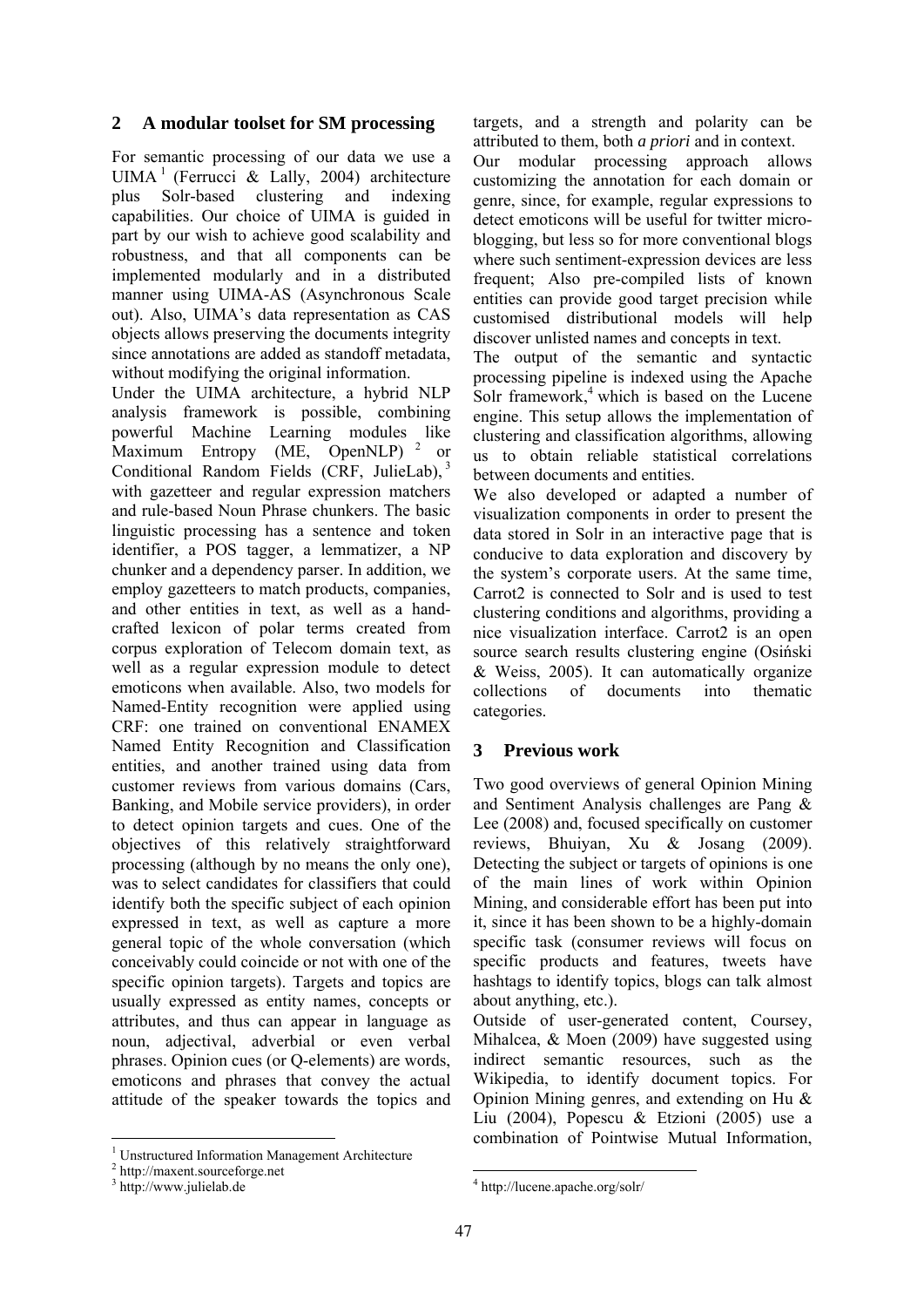relaxation labeling and dependency analysis to extract possible targets and features in product reviews. Kim & Hovy (2006), for example, use thematic roles to establish a relation between candidate opinion holders and opinion topics, while exploiting clustering to improve coverage in their role-labeling. Recent approaches have included adaptation of NER techniques to noisy and irregular text, either by using learning algorithms or by doing text normalization (Locke & Martin, 2009; Ritter, Clark & Etzioni, 2011).

### **4 Exploring the semantic space of Telecom-related online postings**

We collected close to 200,000 postings from various SM sources in a 4 month timeframe, including fairly carefully-written productoriented forums, blogs, etc., as well as more casually-drafted Facebook and twitter microblogging, that discussed Spanish Telecom's services and products. Of these, we randomly sub-selected a representative 190-document sample that was manually marked-up (for a test involving machine learning of cue-polarity-target relationships) by two different human annotators with a 20-document overlap, using simplified annotation guidelines focused on opinion targets, topics, cues and polarities. An interesting observation about the interannotator agreement (but one we can't discuss in detail here) is that with regard to targets one of the human annotators tended more towards complete syntactic units (noun phrases), while the other chose more conceptual and semantic extensions as subjects for the opinions. The 20-document overlap was meant to help us evaluate this guideline development process, but the misalignment of guideline interpretation by the two human annotators made it very difficult to measure any kind of true interannotator agreement. Also, single annotation adjudication was made difficult due to the fact that both interpretations presented valid aspects, and we chose to use each set as an independent evaluation set to detect any unnoticed patterns that could emerge from using one of the other in our training and validation, but those results are inconclusive and merit further research. Since no adjudicator was incorporated in the process to resolve disagreements, the final annotated sets do not constitute a true Gold Standard, but each human-annotated set was used in turn as a benchmark against automatic annotators.

Content elicitation was combined with activity and network mining for an enriched overview of the social conversation ecosystems, but the second aspect won't be discussed here for the sake of brevity. For the same reason, although other aspects of sentiment analysis were performed on this data (cue and polarity detection, for example), we will also restrict the scope of these discussions on the detection and clustering of specific targets and general topics of the opinions expressed in such SM channels. Obviously, a deeper and more textured view of opinionated text is needed to be of any real use, but the overall features, shortcomings and advantages of our chosen approach are adequately discussed even if we restrict this paper to these very specific tasks.

The first series of experiments about clustering using semantics explored the above-mentioned corpus of SM posting that discussed a Spanish Telecom, one of the aims being detecting and aggregating the topics and targets of online opinions. Different processing modules geared towards topic and target detection were compared against each human annotator's choices, but also against each other and to the combined output of each. The main modules involved were: (A) generic NERC, (B) a target and topic NERC model (StatTarg), (C) a Noun Phrase Chunker, and (D) a Gazetteer matcher (Taxonomy). Figures 1 through 4 show, respectively, recall (1) and precision (2) with regard to human annotated topics, and recall (3) and precision (4) with regard to human annotated targets.

The results presented here are the overall performance across genres and domains, since the 190 documents annotated covered the whole range from forums to tweets.



Figure 1. Topic recall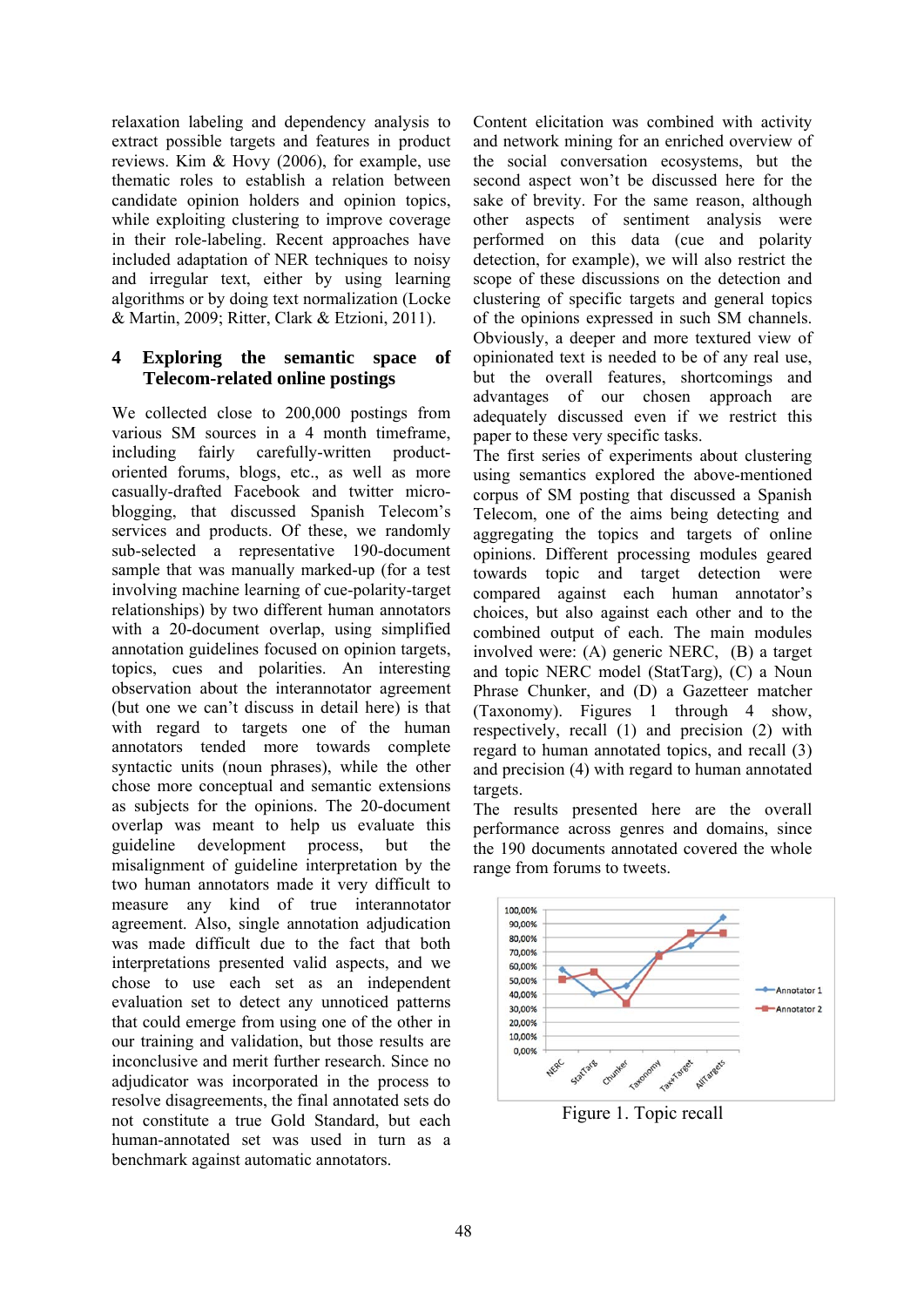







For this experiment, and as a guideline for the human annotators, targets were roughly defined as occurrences in the text of objects of opinion, whereas topics where to represent the main focus of the document or message. The annotators usually marked one topic per document, which was almost always also one of the targets.

The customized taxonomy has a good precision with regard to target and topic identification, while the NERC and NP Chunk approaches improve the recall but suffer a bit on precision. Generic NER models have a moderately high precision (63%) with regard to manually annotated targets but rather low recall (specially in genres where capitalization is irregular which hinders NER detection), while NP Chunks present the opposite case: moderately (56%) high recall with low precision. This can be explained in part by the "greediness" of each methodology,

with the chunker annotating extensively while the NERC model being much more selective. Another noteworthy result is the strong domain bias of target annotators trained on a Ciao customer reviews for Banking, Automotive and Mobile Service markets. The models implemented through training from multi-domain review sites were found to have medium precision, but very low recall.

The combination of all modules (*AllTargets*, a combination of NERC, Chunker, Taxonomy and StatTarget) had a very high recall of around 90%. With regard to topic detection, the combination of all modules had a recall of 94% and 83%, depending on which gold standard it is compared to (the one created by one expert human annotator or the other), which is an excellent recall level. The precision obtained on topic detection is very low. This, however, is expected as the evaluation is done using all candidates given by the different annotation layers, with no selection process. Since most of the topics are already identified as targets, the key issue here is to identify which of the comment targets is the main topic.

It is important to note that merging the *Chunker* output with that of the rest of the modules improves the recall of the system but the precision becomes low. The main reason is that most targets and topics are noun phrases, but not all noun phrases are targets or topics.

It is important to note that combining the output of different annotation layers (except for the NP chunker) does not reduce overall precision, while greatly increasing recall.

For the clustering experiments, we chose Carrot2's Lingo, a clustering algorithm based on Singular Value Decomposition. We envisioned the content-based clustering as an interactive exploratory tool, rather that providing a single "correct" and definitive set of groupings. Cluster analysis as such is not an automatic task, but an iterative process of knowledge discovery that involves trial and failure. It will often be necessary to modify the preprocessing and adjust parameters until the result achieves the desired properties.

The query "*problem*", for example, sent to some of the telecom forums in May produced groupings suggestive of complaints relating to rates, internet access, SIM chips, SMS, as well as with regard to specific terminal models and companies. Even this limited capability can be helpful for some of our user's market analysis purposes.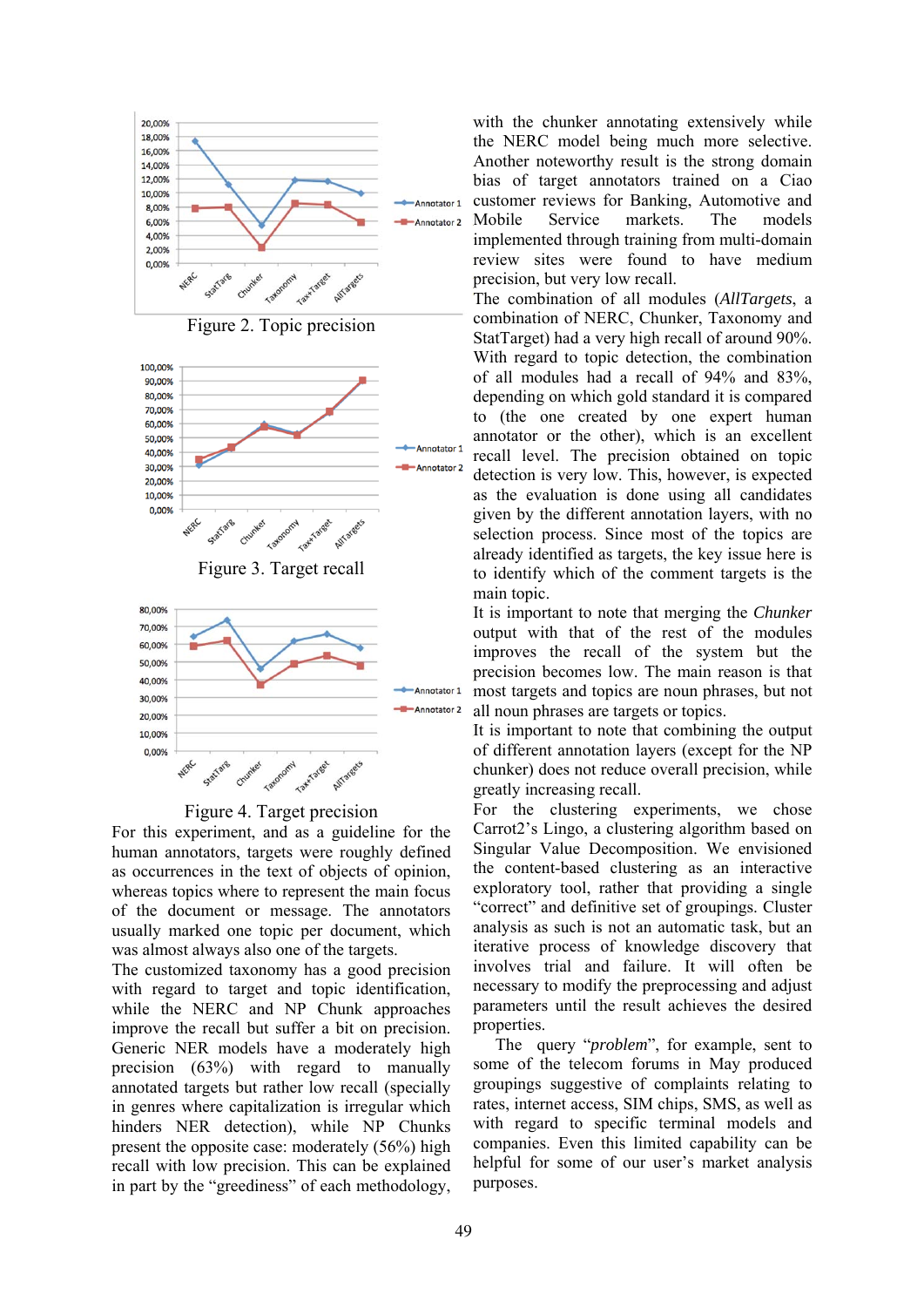The visualization of query-based clustering with detection of target, cues and topics, and the possibility of tracking trends over time, provided a very powerful overview of how consumer attitudes, expectations and complaints about products and services are reflected in dynamic automakers. The most relevant nouns, adjectives, bigrams and named entities from a given query, are projected into a polarity versus time dynamic map. The clustering was performed by the combined use of vector space reduction techniques and the K-means classification



Figure 5. Facebook's "Iphone" semantic exploration (screenshot)

interchanges in various SM channels. These results are available through an online demo<sup>6</sup> (Figure 5, shown for Facebook postings).

### **5 Visualizing the evolution of customer opinion**

In addition to exploring SM data for the Telecom domain, we performed some experiments using clustering without directly using annotated semantics, but instead using the semantics only for data interpretation. We crawled more than 10,000 customer reviews in the automotive domain in Spanish, along with some metadata that included the numerical ratings added by the reviewers themselves. Using our modular pipeline, we did shallow document clustering followed by linguistic processing that included lemmatization, POS tagging and Named Entity Recognition, in order to allow for analytical exploitation of the community-driven discussion on automobiles, product features and

paradigm in a completely unsupervised manner. Clusters thus obtained were represented by sets of words that best described them to obtain a view of the emerging terms, trends and features contained in the opinions, with the aim of providing a representation of their collective content. Since evaluating clustering techniques *per se* was not the objective of these experiments, and since a gold standard was not available, the purpose of the system was (A) to validate the coherence of the groupings according to the review's content, and (B) assess if those clusters also aggregate as well along declared global polarity. Although inconclusive from a quantitative point of view, those experiments show the feasibility of leveraging existing Social Media resources in order to develop applications that can visualize and explore the semantic ecosystem of consumer opinions and attitudes, in a cost-effective and efficient manner. A demo of the functionalities of the system described here is also publicly

1

<sup>6</sup> http://webmining.barcelonamedia.org/Orange/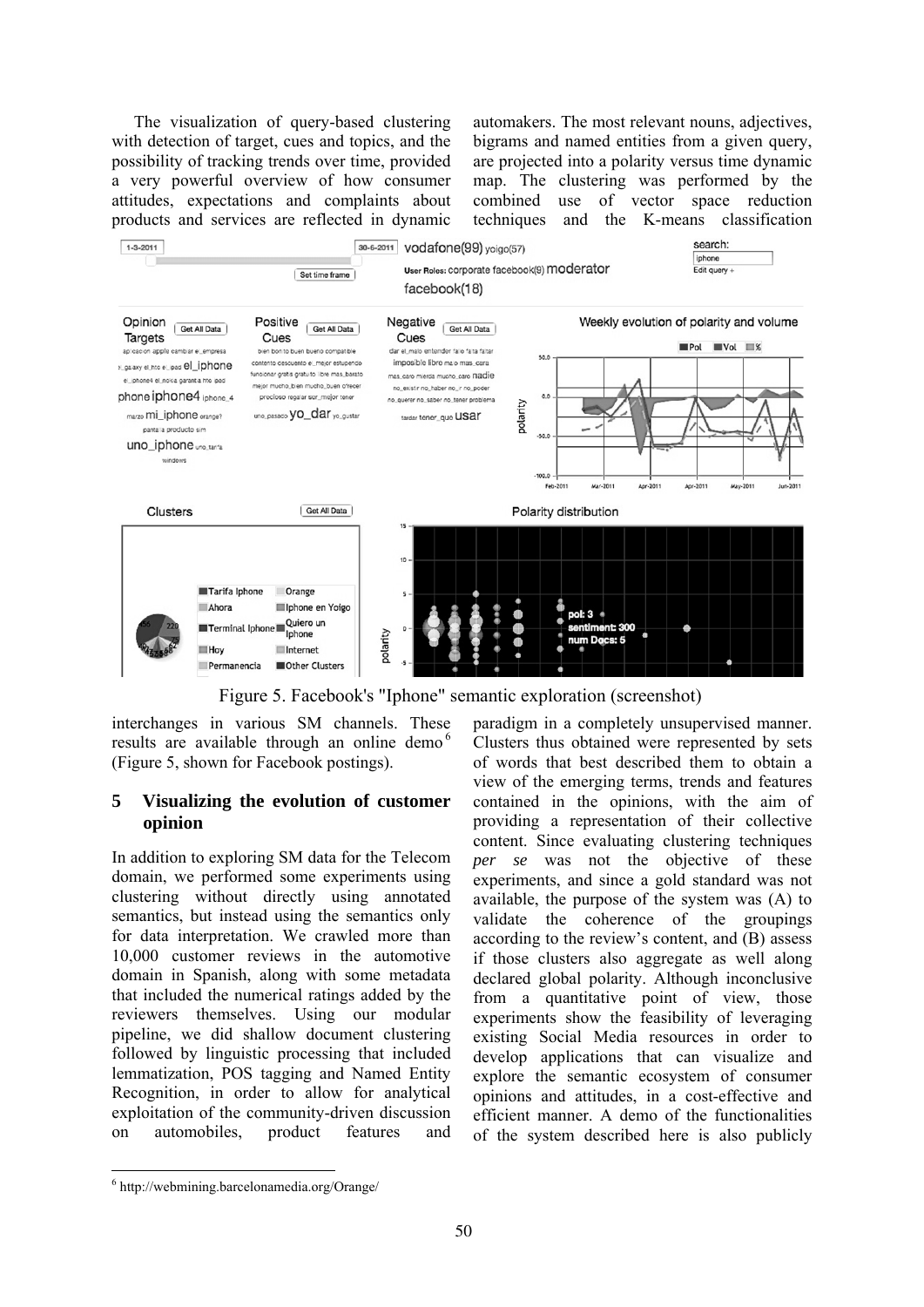available.<sup>7</sup>. One cluster, a very positive one (based on the average user rating), is represented by the terms *land-terreno-todoterreno-rovercampo-4x4* (*off-road, field, ground, land, Rover*), while another one, *aceite-garantía-servicioproblemas-años* (*oil-warranty-service-problemsyears*), in the lower right side might indicate unhappy reviewers.

### **6 Conclusion and future work**

The results obtained on the Telecom corpus with different automatic annotation layers suggest that a possible improvement in the system could come from researching which combinations of automatic annotators can enhance overall performance, as one module's strength might complement another weaknesses and *vice versa,* so that what one is missing another one can catch. An additional option to increase overall recall is to implement a weighted voting scheme among the modules, allowing calculation of probabilities from the combinations of various annotations that overlap a textual segment.

The fact that combination of annotation layers through simple merging of all annotations has such a great impact on recall while not reducing precision suggests that the different methods are very complementary. We expect to be able to trade off some of the gained recall for much improved precision by applying more sophisticated merging methods.

Another possibility to be explored is using top level dependencies (such as SUBJECT, SENTENCE, etc.) to rank and select the main topic and target candidates using sentence structure configuration. This approach would also ensure that once a polarity-laden cue is identified, the corresponding target could be uniquely identified. This linguistics-heavy approach is feasible only in texts whose characteristics more closely resemble the data used to train the parser.

Our work has helped us focus more clearly many of the challenges faced by any NLP system when used in a new user-generated content: scarce development data, novel pattern and form adaptability, tool robustness, and scalability to massive and noisy text.

One of the lessons learned during these experiences is that keeping a modular hybrid analysis framework can improve matching by either customizing the pipeline to each genre and

1

task requirements, or by combining the results of different approaches to benefit from each one's strengths while minimizing each one's weaknesses. Extracting opinion centered information from highly heterogeneous text and from multitudes of authors will never be as straightforward as, say, doing IE on newswire or financial news, but it should be feasible and useful by using the right toolset. We are in the process of using crowdsourcing to fully annotate vast Spanish and English corpora of opinionated text, which will allow us to perform a better and more fine-grained quantitative analysis of our framework in the near future.

Another lesson learned is that even if highprecision opinion classification is not available (because not enough development data is available, or data is noisy, or for whatever other reason) doing even superficial semantic annotation of the text and unsupervised clustering can help industrial consumer of these technologies understand better what is being said in the Social Media ecosystems. Valuable objectives for a useful opinion mining system do not need to include all possible analyses or stateof-the-art performance.

Going forward, computational exploitation of Social Media and of community-based, datadriven discussions on diverse topics and products is definitely an important facet of future market and business intelligence competencies, since more and more of our activities as citizens, friends and consumers take place in an online environment, where everything seems possible but where also everything we do leaves a trace and has a meaning. Extracting the semantics of collective action enables us to access that meaning.

# **References**

- Ritter A, Clark S, Mausam, and Etzioni O (2011). Named Entity Recognition in Tweets: An Experimental Study. Proceedings of the 2011 Conference on Empirical Methods in Natural Language Processing (EMNLP 2011)
- Bhuiyan, T., Xu, Y., & Josang, A. (2009). State-ofthe-Art Review on Opinion Mining from Online Customers' Feedback. Proceedings of the 9th Asia-Pacific Complex Systems Conference (pp. 385– 390).
- Coursey, K., Mihalcea, R., & Moen, W. (2009). Using encyclopedic knowledge for automatic topic identification. Proceedings of the Thirteenth Conference on Computational Natural Language Learning, CoNLL '09 (pp. 210–218). Stroudsburg,

<sup>7</sup> http://webmining.barcelonamedia.org/cometa/index\_dates